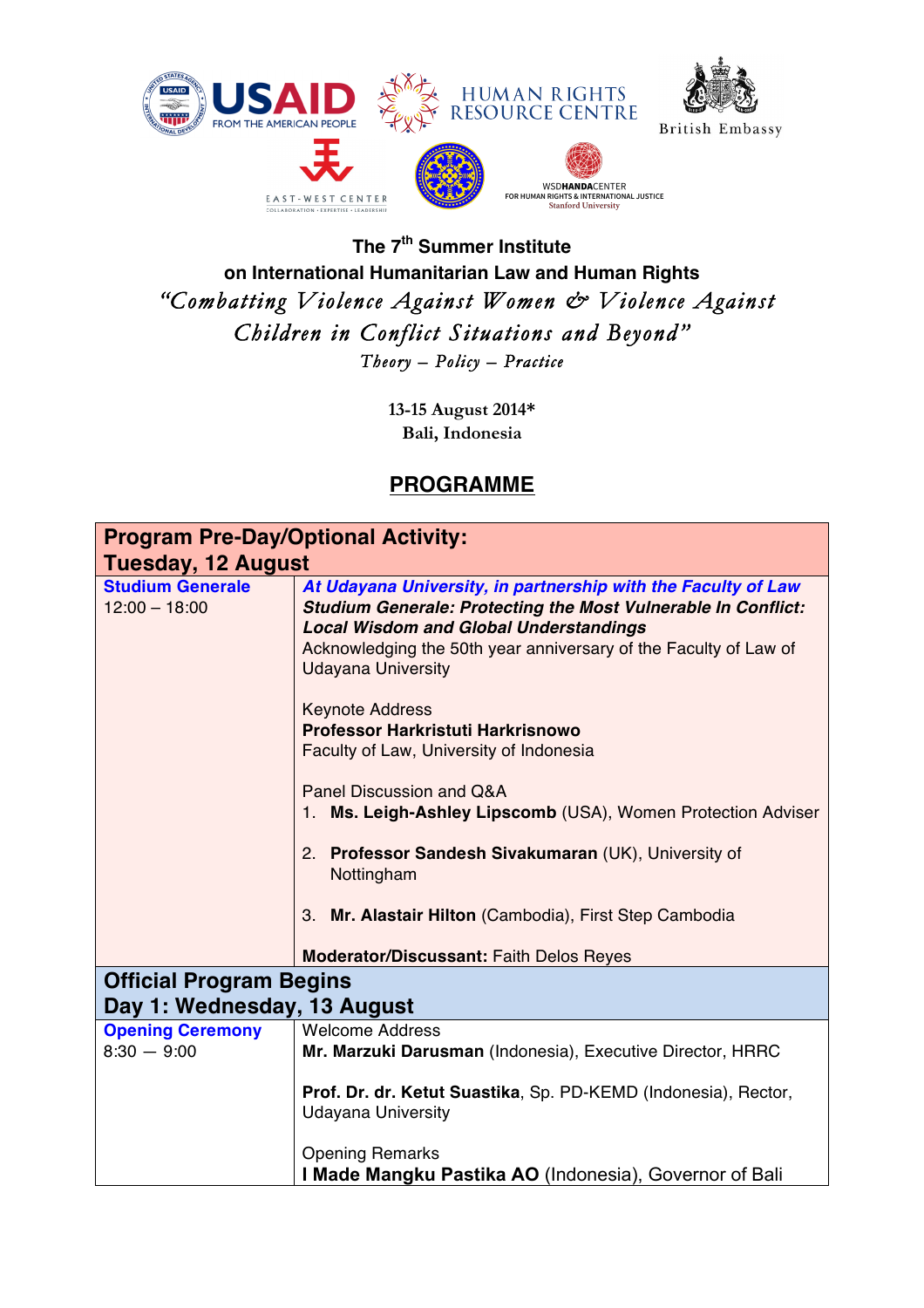|                                                                                                                                          | <b>Keynote Address</b><br>Sexual Violence in Conflict (via video conference)                                                                                                                                                                                                                                                                                                                                                                                                                                                  | Ms. Zainab Bangura (Sierra Leone), UN Special Representative on<br>Signing of Memorandum of Understanding Between HRRC and                                                                                                                                                                                                                                                                                  |
|------------------------------------------------------------------------------------------------------------------------------------------|-------------------------------------------------------------------------------------------------------------------------------------------------------------------------------------------------------------------------------------------------------------------------------------------------------------------------------------------------------------------------------------------------------------------------------------------------------------------------------------------------------------------------------|-------------------------------------------------------------------------------------------------------------------------------------------------------------------------------------------------------------------------------------------------------------------------------------------------------------------------------------------------------------------------------------------------------------|
|                                                                                                                                          | <b>Udayana University</b>                                                                                                                                                                                                                                                                                                                                                                                                                                                                                                     |                                                                                                                                                                                                                                                                                                                                                                                                             |
| <b>Overview of the</b><br><b>Program</b><br>$9:00 - 9:15$<br><b>Session 1</b>                                                            | Ms. Michelle Staggs Kelsall, HRRC Deputy Director<br>(Coffee is served in room)                                                                                                                                                                                                                                                                                                                                                                                                                                               | 1. Ms. Leigh-Ashley Lipscomb (USA), Women Protection Adviser                                                                                                                                                                                                                                                                                                                                                |
| $9:15 - 11:00$<br><b>Causes of violence</b><br>against women & girls<br>in conflict - evidence                                           | <b>Moderator/Discussant: Faith Delos Reyes</b>                                                                                                                                                                                                                                                                                                                                                                                                                                                                                | 2. Professor Elizabeth Aguiling-Pangalangan (Philippines),<br>Director, Institute of Human Rights, University of the Philippines                                                                                                                                                                                                                                                                            |
| from the field                                                                                                                           |                                                                                                                                                                                                                                                                                                                                                                                                                                                                                                                               |                                                                                                                                                                                                                                                                                                                                                                                                             |
| <b>Session 2</b><br>$11:00 - 12:30$                                                                                                      | 1. Professor Sandesh Sivakumaran (UK), University of<br>Nottingham                                                                                                                                                                                                                                                                                                                                                                                                                                                            |                                                                                                                                                                                                                                                                                                                                                                                                             |
| Violence against the<br>boy child - the new                                                                                              | 2. Mr. Alastair Hilton (Cambodia), First Step Cambodia                                                                                                                                                                                                                                                                                                                                                                                                                                                                        |                                                                                                                                                                                                                                                                                                                                                                                                             |
| "silent war crime"<br>$12:30 - 14:00$                                                                                                    | Moderator/Discussant: Michelle Staggs Kelsall                                                                                                                                                                                                                                                                                                                                                                                                                                                                                 | Lunch                                                                                                                                                                                                                                                                                                                                                                                                       |
| <b>Session 3</b><br>$14:00 - 15:00$<br>Coffee Break at<br>$15:00 - 15:30$<br>$15:30 - 17:00$<br><b>Understanding what</b><br>is at stake | A. Women & children in<br>religious conflicts in<br><b>ASEAN</b> - the impact of<br>religious persecution<br>on the treatment of<br>vulnerable groups<br>(includes preliminary<br>findings from HRRC<br>study)<br><b>Mr. Zainal Abidin Bagir</b><br>1.<br>(Indonesia), Director of<br>the Center for Religious<br>and Cross-cultural<br>Studies, Gadjah Madja<br>University<br>Dr. Farah Nini Dusuki<br>2.<br>(Malaysia), Faculty of<br>Law, University of Malaya<br>3.<br><b>Ms. Michelle Staggs</b><br>Kelsall (Indonesia), | B. Business, human rights and<br>resource scarcity-trends<br>pertaining to conflicts over<br>resources<br>1. Mohd. Shah Bin Hashim<br>(Malaysia), Trustee and Deputy<br>Chair, ASEAN CSR Network<br><b>Professor Surabhi Chopra</b><br>2.<br>(Hong Kong), Chinese<br>University of Hong Kong<br>3.<br>Mr. Marzuki Darusman<br><b>Executive Director, HRRC</b><br>Moderator/Discussant: Faith<br>Delos Reyes |
|                                                                                                                                          | <b>HRRC Deputy Director</b><br><b>Moderator/Discussant:</b><br>Professor David Cohen                                                                                                                                                                                                                                                                                                                                                                                                                                          |                                                                                                                                                                                                                                                                                                                                                                                                             |
| Day 2:                                                                                                                                   |                                                                                                                                                                                                                                                                                                                                                                                                                                                                                                                               |                                                                                                                                                                                                                                                                                                                                                                                                             |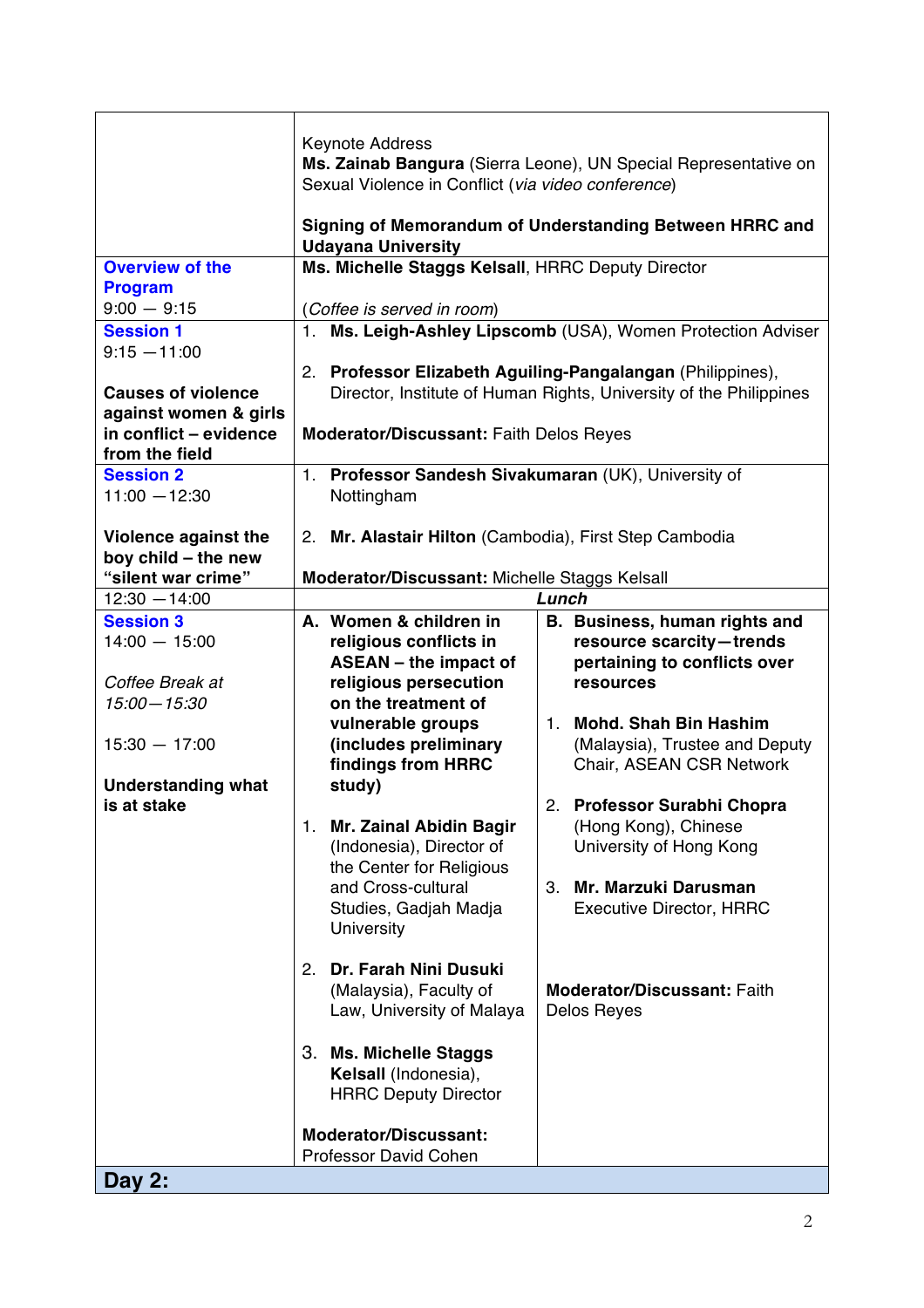| 14 August                                                                                                                                                              |                                                                                                                                                                                                                                                                                                                                                                                                                                                                                                                                                                                                                                                                                                                                                                                                                                                                                                                                               |  |
|------------------------------------------------------------------------------------------------------------------------------------------------------------------------|-----------------------------------------------------------------------------------------------------------------------------------------------------------------------------------------------------------------------------------------------------------------------------------------------------------------------------------------------------------------------------------------------------------------------------------------------------------------------------------------------------------------------------------------------------------------------------------------------------------------------------------------------------------------------------------------------------------------------------------------------------------------------------------------------------------------------------------------------------------------------------------------------------------------------------------------------|--|
| <b>Session 4</b><br>$8:30 - 10:00$<br><b>Understanding the</b><br>long-term effects of<br><b>VAW/ VAC in conflict</b>                                                  | A. Refugees and Internally<br><b>B.</b> Mental health and PTSD -<br><b>Displaced Persons-</b><br>understanding the long-term<br>challenges for migrant<br>impact of trauma<br>populations (and the<br>international and<br>$1_{-}$<br>Dr. Muny Sothara (Cambodia),<br>Consultant Psychiatrist and a<br>regional responses)<br><b>Technical Advisor of TPO's</b><br>Mr. M. Golam Abbas (Sri<br>Khmer Rouge Tribunal Project,<br>1.<br>Lanka), UNHCR's<br><b>Transcultural Psychosocial</b><br>Organization Cambodia<br>Representative in Sri<br>Lanka<br><b>Ms. Dessy Susanty</b><br>2.<br><b>Dr. Endah Trista</b><br>(Indonesia), Consultant - Savica<br>2.<br>Public Health and<br>Agustiana (Indonesia),<br>Project Lead, Capacity<br><b>Communication Consultancy</b><br>Building, Human Rights,<br>Women's and Children's<br>Moderator/Discussant: Faith<br>Rights, ASEAN-U.S.<br>Delos Reyes<br>Progress<br><b>Moderator/Discussant:</b> |  |
| $10:00 - 10:30$                                                                                                                                                        | Professor David Cohen<br><b>Coffee Break</b>                                                                                                                                                                                                                                                                                                                                                                                                                                                                                                                                                                                                                                                                                                                                                                                                                                                                                                  |  |
| <b>Session 5</b><br>$10:30 - 12:00$<br>Lunch at 12:00 - 13:30<br>$13:30 - 14:30$                                                                                       | Professor Sandesh Sivakumaran (UK), University of<br>1.<br>Nottingham<br>Dr. Leigh-Ashley Lipscomb (USA), Women Protection Advisor<br>2.<br>- Human Rights Division, United Nations Mission in South<br>Sudan                                                                                                                                                                                                                                                                                                                                                                                                                                                                                                                                                                                                                                                                                                                                 |  |
| <b>Accountability</b><br>mechanisms:<br><b>Documenting and</b><br>prosecuting VAW and<br>VAC - regional case<br>studies and building<br>support mechanisms<br>in ASEAN | <b>Chang-ho CHUNG</b> (Republic of Korea), United Nations<br>3.<br>International Judge, Khmer Rouge Tribunal (ECCC)<br>Moderator/Discussant: Professor Carolina Hernandez                                                                                                                                                                                                                                                                                                                                                                                                                                                                                                                                                                                                                                                                                                                                                                     |  |
| $14:30 - 15:00$                                                                                                                                                        | <b>Coffee Break</b>                                                                                                                                                                                                                                                                                                                                                                                                                                                                                                                                                                                                                                                                                                                                                                                                                                                                                                                           |  |
| <b>Session 6</b><br>$15:00 - 17:00$                                                                                                                                    | H.E. Mr. Ahmad Taufan Damanik (Indonesia), Indonesia's<br>1.<br>Representative to the ACWC for Children's Rights                                                                                                                                                                                                                                                                                                                                                                                                                                                                                                                                                                                                                                                                                                                                                                                                                              |  |
| <b>National and Regional</b><br><b>Action Plans for</b><br><b>Resolution 1325:</b><br>turning international<br>commitments into<br>tangible outcomes                   | Dr. Jean D'Cunha (Myanmar), Senior Gender Advisor to the<br>2.<br>Resident Co-ordinator/UN System and Focal Point for UN<br>Women, Myanmar<br>Moderator/Discussant: Michelle Staggs Kelsall                                                                                                                                                                                                                                                                                                                                                                                                                                                                                                                                                                                                                                                                                                                                                   |  |
| Dinner at 18:30                                                                                                                                                        |                                                                                                                                                                                                                                                                                                                                                                                                                                                                                                                                                                                                                                                                                                                                                                                                                                                                                                                                               |  |